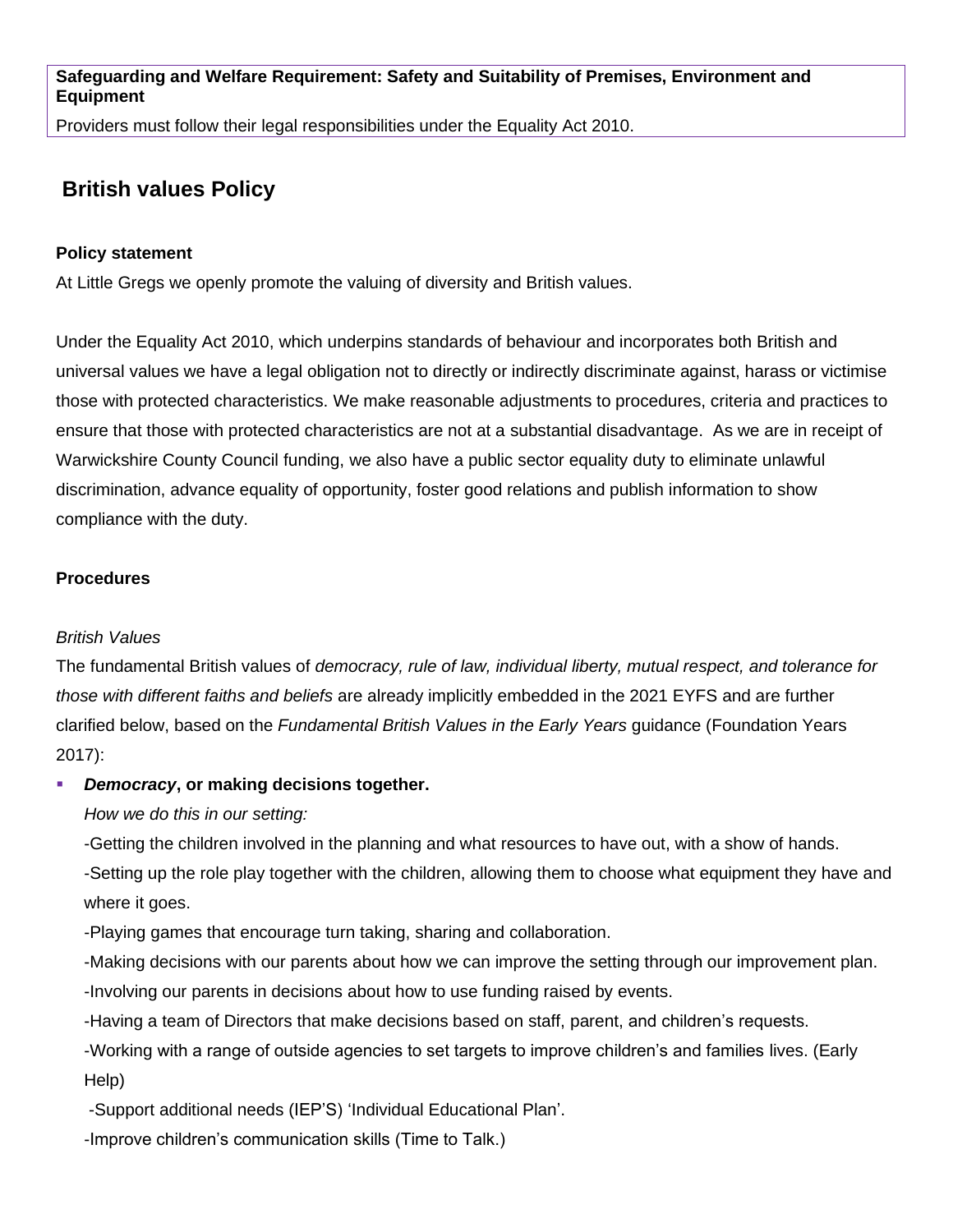### ▪ **A** *Rule of law* **or understanding that rules matter.**

- **-** How we do this in our setting
- **-** 5 ok Rules. Explaining our rules, singing ok song. Rewards of stickers, certificates when child has followed our rules.
- **-** Trying to make our rules clear and not using too many unwritten rules.
- **-** Sharing and turn taking games.
- **-** Rules for registration, good looking, good listening, good sitting using visual cards.
- **-** Understanding boundaries and keyperson/child roles.
- **-** Tidy up song and making sure everyone has the responsibility to tidy up toys.
- **-** Learning right from wrong through persona dolls, staff modelling, puppets etc.
- **-** Protective Behaviours- teaching our children how to keep safe. Everyone has the right to feel safe.

#### **-** ▪ *Individual liberty***, or freedom for all**

# How we do this in our setting

-Giving children choices- what to do, sing, go inside and out.

-Having a range of resources that children can self resource and choose to play with.

- -Using the feeling cards and teddies to get the children to express how they feel.
- -Letting children take risks outside.

-Giving children the opportunity to talk about their experiences and learning.

-Listening to children, respecting their views.

-EAL- respect their need to speak their own language.

-Respect cultural dress/jewellery.

-Transition- talk about how they feel about going to school.

# ▪ *Mutual respect and tolerance* **or treating others as you want to be treated.**

### How we do this in our setting

-Show and tell: Bringing in artefacts from home.

-Celebrating Christian festivals and other religious festivals in the community.

-Embracing different family set ups.

-Talk about how children can look, dress, talk different but we are all the same.

-Having opportunities for parents to come in and talk about their cultures.

-Olympic day, World Cup, Commonwealth games.

-Having a variety of resources in each area that reflects society.

-Providing resources and activities that challenge gender, cultural and racial stereotyping.

-Having a wide range of stories from around the world and in different languages.

-Displaying different languages.

▪ *In our setting it is not acceptable to:*

-actively promote intolerance of other faiths, cultures, and races

-fail to challenge gender stereotypes and routinely segregate girls and boys

-isolate children from their wider community

-fail to challenge behaviours (whether of staff, children or parents) that are not in line with the fundamental British values of democracy, rule of law, individual liberty, mutual respect and tolerance for those with different faiths and beliefs.